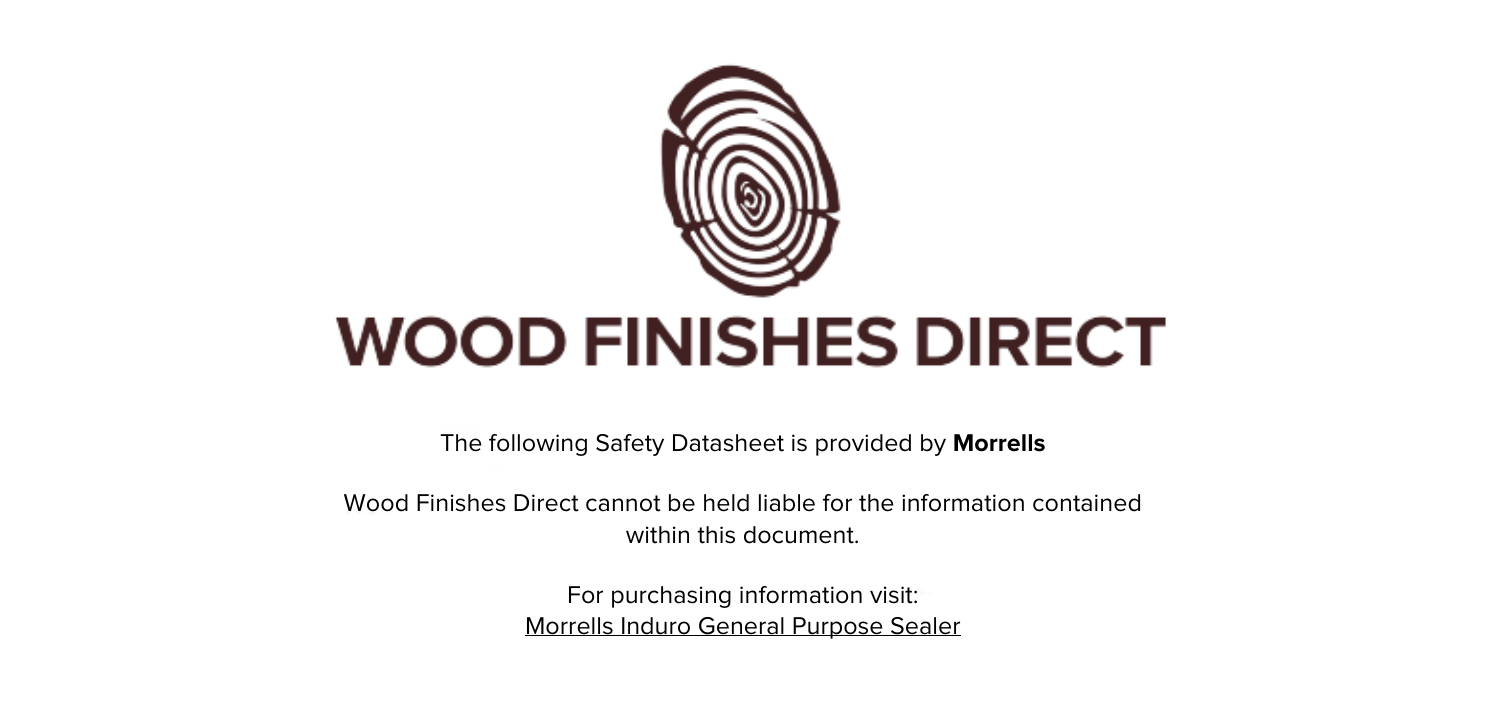

# **SAFETY DATA SHEET GENERAL PURPOSE INDURO SEALER**

According to Regulation (EC) No 1907/2006, Annex II, as amended. Commission Regulation (EU) No 2015/830<br>of 28 May 2015.

|                                                                         | SECTION 1: Identification of the substance/mixture and of the company/undertaking                                                                                           |  |
|-------------------------------------------------------------------------|-----------------------------------------------------------------------------------------------------------------------------------------------------------------------------|--|
| 1.1. Product identifier                                                 |                                                                                                                                                                             |  |
| <b>Product name</b>                                                     | <b>GENERAL PURPOSE INDURO SEALER</b>                                                                                                                                        |  |
| Product number                                                          | 8GP/304                                                                                                                                                                     |  |
|                                                                         | 1.2. Relevant identified uses of the substance or mixture and uses advised against                                                                                          |  |
| <b>Identified uses</b>                                                  | Paint.                                                                                                                                                                      |  |
| 1.3. Details of the supplier of the safety data sheet                   |                                                                                                                                                                             |  |
| Supplier                                                                | Morrells Woodfinishes Ltd<br><b>Wellington Works</b><br>Mill Lane, Woodley<br>Stockport<br>England<br>SK6 1RN<br>0161 406 5300<br>0161 406 6276<br>enquiries@morrells.co.uk |  |
| 1.4. Emergency telephone number                                         |                                                                                                                                                                             |  |
| <b>Emergency telephone</b>                                              | 00 44 161 406 5300 DURING OFFICE HOURS                                                                                                                                      |  |
| <b>SECTION 2: Hazards identification</b>                                |                                                                                                                                                                             |  |
| 2.1. Classification of the substance or mixture                         |                                                                                                                                                                             |  |
| Classification (EC 1272/2008)                                           |                                                                                                                                                                             |  |
| <b>Physical hazards</b>                                                 | Not Classified                                                                                                                                                              |  |
| <b>Health hazards</b>                                                   | Not Classified                                                                                                                                                              |  |
| <b>Environmental hazards</b>                                            | Not Classified                                                                                                                                                              |  |
| 2.2. Label elements<br><b>Hazard statements</b><br>2.3. Other hazards   | <b>NC Not Classified</b>                                                                                                                                                    |  |
| This product does not contain any substances classified as PBT or vPvB. |                                                                                                                                                                             |  |

### SECTION 3: Composition/information on ingredients

### 3.2. Mixtures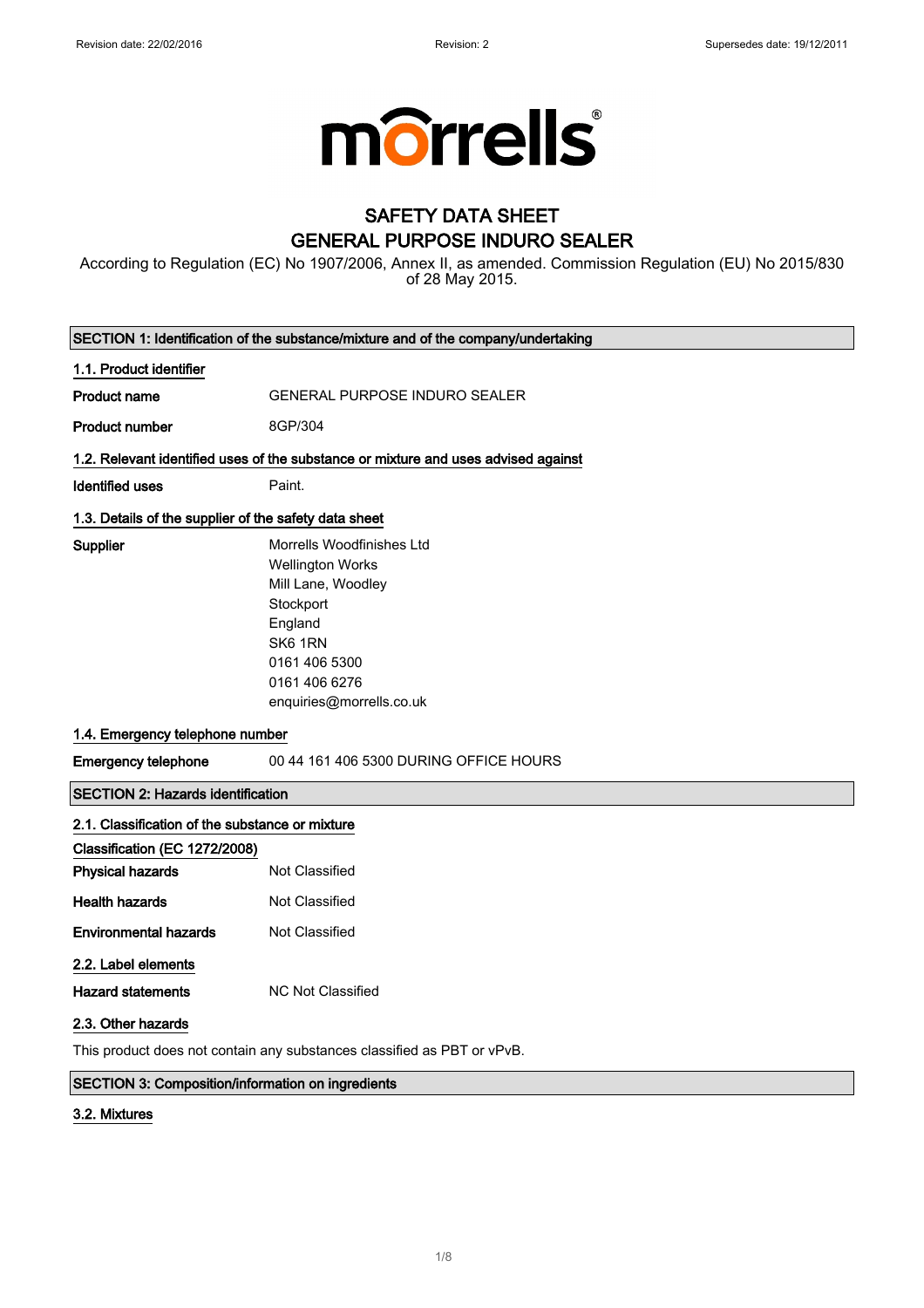| DIPROPYLENE GLYCOL MONO METHYL ETHER |                          | 5-10%                                                |  |
|--------------------------------------|--------------------------|------------------------------------------------------|--|
| CAS number: 34590-94-8               | FC number: 252-104-2     | REACH registration number: 01-<br>2119450011-60-XXXX |  |
| Classification<br>Not Classified     | $\overline{\phantom{0}}$ | Classification (67/548/EEC or 1999/45/EC)            |  |

The Full Text for all R-Phrases and Hazard Statements are Displayed in Section 16.

| <b>SECTION 4: First aid measures</b>                       |                                                                                                                                                                                                                                                                                                                                                                                                                                                                                                 |
|------------------------------------------------------------|-------------------------------------------------------------------------------------------------------------------------------------------------------------------------------------------------------------------------------------------------------------------------------------------------------------------------------------------------------------------------------------------------------------------------------------------------------------------------------------------------|
| 4.1. Description of first aid measures                     |                                                                                                                                                                                                                                                                                                                                                                                                                                                                                                 |
| <b>General information</b>                                 | Get medical attention if any discomfort continues. Show this Safety Data Sheet to the medical<br>personnel.                                                                                                                                                                                                                                                                                                                                                                                     |
| Inhalation                                                 | Move affected person to fresh air and keep warm and at rest in a position comfortable for<br>breathing. Maintain an open airway. Loosen tight clothing such as collar, tie or belt.                                                                                                                                                                                                                                                                                                             |
| Ingestion                                                  | Rinse mouth thoroughly with water. Remove any dentures. Give a few small glasses of water<br>or milk to drink. Stop if the affected person feels sick as vomiting may be dangerous. Do not<br>induce vomiting unless under the direction of medical personnel. If vomiting occurs, the head<br>should be kept low so that vomit does not enter the lungs. Never give anything by mouth to an<br>unconscious person. Maintain an open airway. Loosen tight clothing such as collar, tie or belt. |
| <b>Skin contact</b>                                        | Remove affected person from source of contamination. Rinse immediately with plenty of<br>water.                                                                                                                                                                                                                                                                                                                                                                                                 |
| Eye contact                                                | Rinse immediately with plenty of water. Remove any contact lenses and open eyelids wide<br>apart. Continue to rinse for at least 10 minutes.                                                                                                                                                                                                                                                                                                                                                    |
| <b>Protection of first aiders</b>                          | First aid personnel should wear appropriate protective equipment during any rescue.                                                                                                                                                                                                                                                                                                                                                                                                             |
|                                                            | 4.2. Most important symptoms and effects, both acute and delayed                                                                                                                                                                                                                                                                                                                                                                                                                                |
| <b>General information</b>                                 | See Section 11 for additional information on health hazards. The severity of the symptoms<br>described will vary dependent on the concentration and the length of exposure.                                                                                                                                                                                                                                                                                                                     |
| Inhalation                                                 | Prolonged inhalation of high concentrations may damage respiratory system.                                                                                                                                                                                                                                                                                                                                                                                                                      |
| Ingestion                                                  | Gastrointestinal symptoms, including upset stomach. Fumes from the stomach contents may<br>be inhaled, resulting in the same symptoms as inhalation.                                                                                                                                                                                                                                                                                                                                            |
| Skin contact                                               | Prolonged contact may cause dryness of the skin. Discoloration of the skin.                                                                                                                                                                                                                                                                                                                                                                                                                     |
| Eye contact                                                | May cause temporary eye irritation.                                                                                                                                                                                                                                                                                                                                                                                                                                                             |
|                                                            | 4.3. Indication of any immediate medical attention and special treatment needed                                                                                                                                                                                                                                                                                                                                                                                                                 |
| Notes for the doctor                                       | Treat symptomatically.                                                                                                                                                                                                                                                                                                                                                                                                                                                                          |
| <b>Specific treatments</b>                                 | No special treatment required.                                                                                                                                                                                                                                                                                                                                                                                                                                                                  |
| <b>SECTION 5: Firefighting measures</b>                    |                                                                                                                                                                                                                                                                                                                                                                                                                                                                                                 |
| 5.1. Extinguishing media                                   |                                                                                                                                                                                                                                                                                                                                                                                                                                                                                                 |
| Suitable extinguishing media                               | The product is not flammable. Extinguish with alcohol-resistant foam, carbon dioxide, dry<br>powder or water fog. Use fire-extinguishing media suitable for the surrounding fire.                                                                                                                                                                                                                                                                                                               |
| Unsuitable extinguishing<br>media                          | Do not use water jet as an extinguisher, as this will spread the fire.                                                                                                                                                                                                                                                                                                                                                                                                                          |
| 5.2. Special hazards arising from the substance or mixture |                                                                                                                                                                                                                                                                                                                                                                                                                                                                                                 |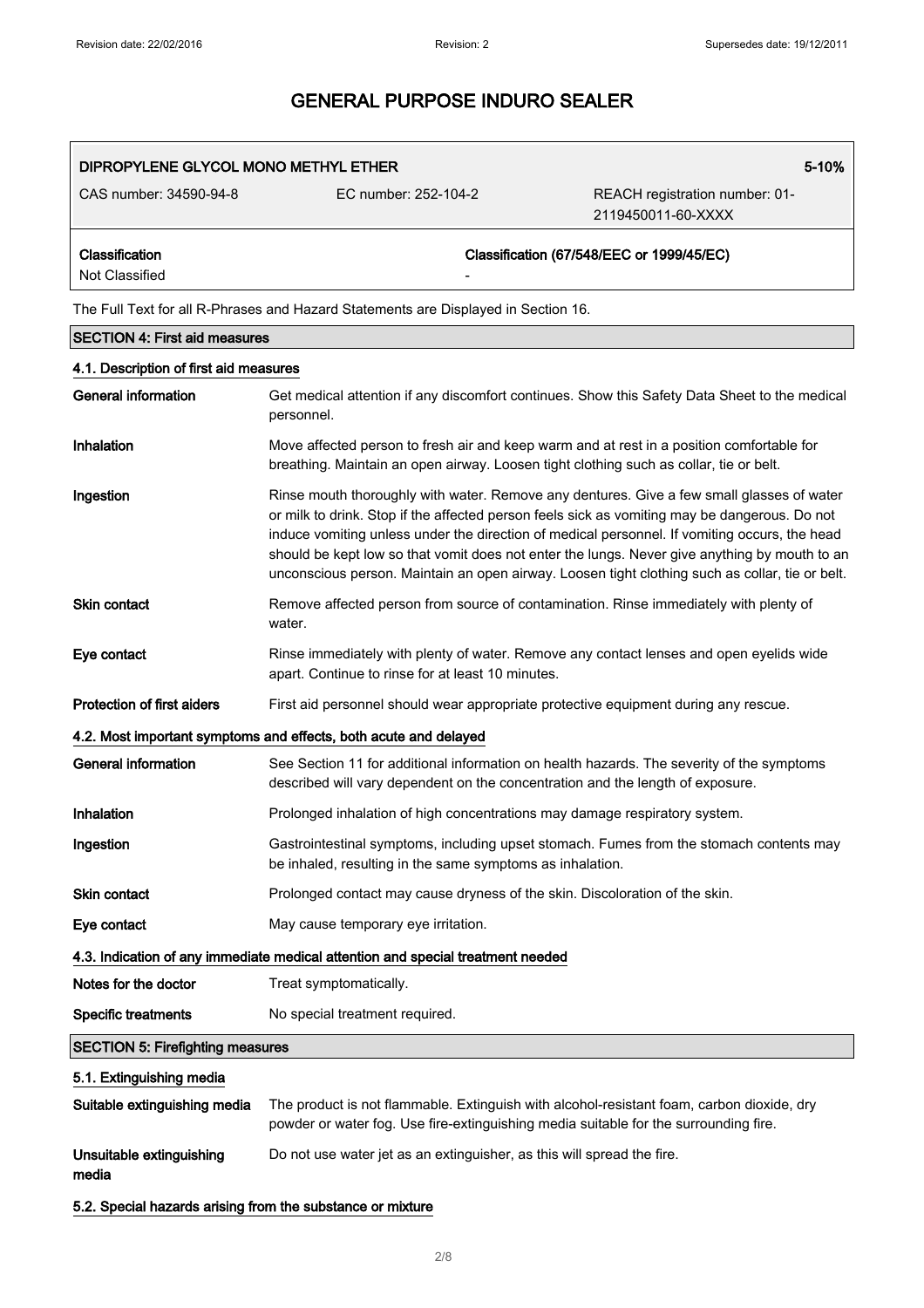| Specific hazards                                 | Containers can burst violently or explode when heated, due to excessive pressure build-up.                                                                                                                                                                                                                                                                                   |
|--------------------------------------------------|------------------------------------------------------------------------------------------------------------------------------------------------------------------------------------------------------------------------------------------------------------------------------------------------------------------------------------------------------------------------------|
| Hazardous combustion<br>products                 | Thermal decomposition or combustion products may include the following substances:<br>Harmful gases or vapours.                                                                                                                                                                                                                                                              |
| 5.3. Advice for firefighters                     |                                                                                                                                                                                                                                                                                                                                                                              |
| Protective actions during<br>firefighting        | Avoid breathing fire gases or vapours. Evacuate area. Cool containers exposed to heat with<br>water spray and remove them from the fire area if it can be done without risk. Cool containers<br>exposed to flames with water until well after the fire is out. If a leak or spill has not ignited, use<br>water spray to disperse vapours and protect men stopping the leak. |
| Special protective equipment<br>for firefighters | Wear positive-pressure self-contained breathing apparatus (SCBA) and appropriate protective<br>clothing. Firefighter's clothing conforming to European standard EN469 (including helmets,<br>protective boots and gloves) will provide a basic level of protection for chemical incidents.                                                                                   |

#### **SECTION 6: Accidental release measures**

#### 6.1. Personal precautions, protective equipment and emergency procedures

**Personal precautions** No action shall be taken without appropriate training or involving any personal risk. Keep unnecessary and unprotected personnel away from the spillage. Wear protective clothing as described in Section 8 of this safety data sheet. Follow precautions for safe handling described in this safety data sheet. Wash thoroughly after dealing with a spillage.

#### 6.2. Environmental precautions

**Environmental precautions** Avoid discharge to the aquatic environment. Large Spillages: Inform the relevant authorities if environmental pollution occurs (sewers, waterways, soil or air).

#### 6.3. Methods and material for containment and cleaning up

Methods for cleaning up Wear protective clothing as described in Section 8 of this safety data sheet. Clear up spills immediately and dispose of waste safely. Reuse or recycle products wherever possible. Approach the spillage from upwind. Small Spillages: If the product is soluble in water, dilute the spillage with water and mop it up. Alternatively, or if it is not water-soluble, absorb the spillage with an inert, dry material and place it in a suitable waste disposal container. Large Spillages: If leakage cannot be stopped, evacuate area. Flush spilled material into an effluent treatment plant, or proceed as follows. Contain and absorb spillage with sand, earth or other non-combustible material. Place waste in labelled, sealed containers. Clean contaminated objects and areas thoroughly, observing environmental regulations. Flush contaminated area with plenty of water. Wash thoroughly after dealing with a spillage. Dispose of waste to licensed waste disposal site in accordance with the requirements of the local Waste Disposal Authority.

#### 6.4. Reference to other sections

Reference to other sections For personal protection, see Section 8. For waste disposal, see Section 13.

### **SECTION 7: Handling and storage**

### 7.1. Precautions for safe handling

| Usage precautions                         | Read and follow manufacturer's recommendations. Wear protective clothing as described in<br>Section 8 of this safety data sheet. Keep away from food, drink and animal feeding stuffs.<br>Handle all packages and containers carefully to minimise spills. Keep container tightly sealed<br>when not in use. Avoid the formation of mists. |
|-------------------------------------------|--------------------------------------------------------------------------------------------------------------------------------------------------------------------------------------------------------------------------------------------------------------------------------------------------------------------------------------------|
| Advice on general<br>occupational hygiene | Wash promptly if skin becomes contaminated. Take off contaminated clothing. Wash<br>contaminated clothing before reuse. Do not eat, drink or smoke when using this product.<br>Wash at the end of each work shift and before eating, smoking and using the toilet. Change<br>work clothing daily before leaving workplace.                 |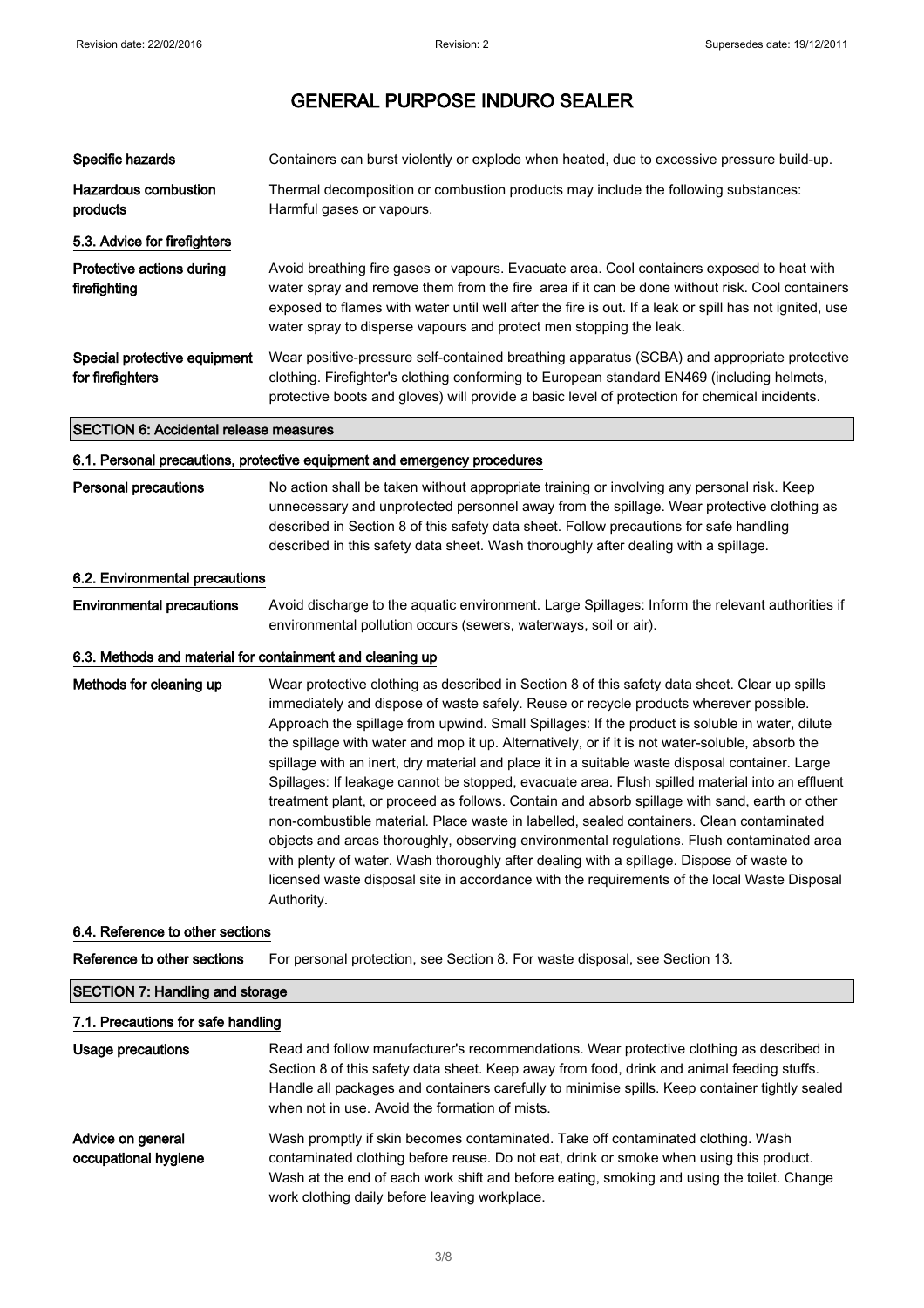### 7.2. Conditions for safe storage, including any incompatibilities **Storage precautions** Store away from incompatible materials (see Section 10). Store in accordance with local regulations. Storage class Unspecified storage. 7.3. Specific end use(s) Specific end use(s) The identified uses for this product are detailed in Section 1.2. SECTION 8: Exposure Controls/personal protection

#### 8.1. Control parameters

Occupational exposure limits

### DIPROPYLENE GLYCOL MONO METHYL ETHER

Long-term exposure limit (8-hour TWA): WEL 50 ppm 308 mg/m<sup>3</sup> Sk

### 2-BUTOXYETHANOL

Long-term exposure limit (8-hour TWA): WEL 25 ppm 123 mg/m<sup>3</sup> Short-term exposure limit (15-minute): WEL 50 ppm 246 mg/m<sup>3</sup> Sk

WEL = Workplace Exposure Limit  $Sk = Can be absorbed through the skin.$ 

#### 8.2. Exposure controls

#### Protective equipment



| Appropriate engineering<br>controls | Provide adequate ventilation. Good general ventilation should be adequate to control worker<br>exposure to airborne contaminants.                                                                                                                                                                                                                                                                                                                                                                                                                                                                                                                                      |
|-------------------------------------|------------------------------------------------------------------------------------------------------------------------------------------------------------------------------------------------------------------------------------------------------------------------------------------------------------------------------------------------------------------------------------------------------------------------------------------------------------------------------------------------------------------------------------------------------------------------------------------------------------------------------------------------------------------------|
| Eye/face protection                 | Eyewear complying with an approved standard should be worn if a risk assessment indicates<br>eye contact is possible. Personal protective equipment for eye and face protection should<br>comply with European Standard EN166. The following protection should be worn: Chemical<br>splash goggles.                                                                                                                                                                                                                                                                                                                                                                    |
| Hand protection                     | Chemical-resistant, impervious gloves complying with an approved standard should be worn if<br>a risk assessment indicates skin contact is possible. The most suitable glove should be<br>chosen in consultation with the glove supplier/manufacturer, who can provide information<br>about the breakthrough time of the glove material. To protect hands from chemicals, gloves<br>should comply with European Standard EN374. Considering the data specified by the glove<br>manufacturer, check during use that the gloves are retaining their protective properties and<br>change them as soon as any deterioration is detected. Frequent changes are recommended. |
| Other skin and body<br>protection   | Appropriate footwear and additional protective clothing complying with an approved standard<br>should be worn if a risk assessment indicates skin contamination is possible.                                                                                                                                                                                                                                                                                                                                                                                                                                                                                           |
| Hygiene measures                    | Provide eyewash station and safety shower. Contaminated work clothing should not be<br>allowed out of the workplace. Wash contaminated clothing before reuse. Clean equipment<br>and the work area every day. Good personal hygiene procedures should be implemented.<br>Wash at the end of each work shift and before eating, smoking and using the toilet. When<br>using do not eat, drink or smoke.                                                                                                                                                                                                                                                                 |
| <b>Respiratory protection</b>       | Respiratory protection complying with an approved standard should be worn if a risk<br>assessment indicates inhalation of contaminants is possible. Provide adequate ventilation.<br>Large Spillages: If ventilation is inadequate, suitable respiratory protection must be worn.                                                                                                                                                                                                                                                                                                                                                                                      |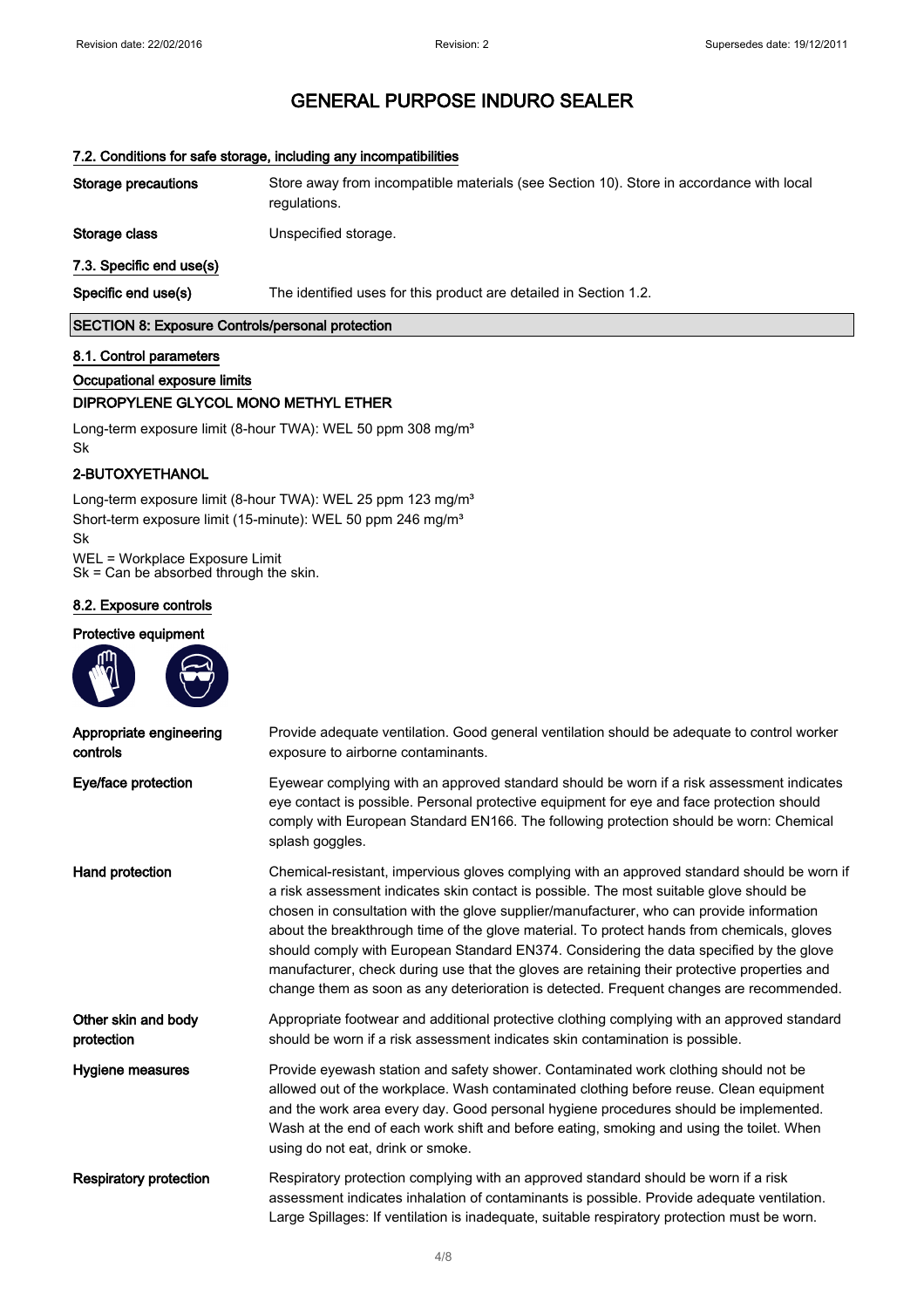| <b>Environmental exposure</b><br>controls                            | Not regarded as dangerous for the environment.                                                                                                                          |
|----------------------------------------------------------------------|-------------------------------------------------------------------------------------------------------------------------------------------------------------------------|
| <b>SECTION 9: Physical and Chemical Properties</b>                   |                                                                                                                                                                         |
| 9.1. Information on basic physical and chemical properties           |                                                                                                                                                                         |
| 9.2. Other information                                               |                                                                                                                                                                         |
| Volatile organic compound                                            | This product contains a maximum VOC content of 77 g/litre.                                                                                                              |
| <b>SECTION 10: Stability and reactivity</b>                          |                                                                                                                                                                         |
| 10.1. Reactivity                                                     |                                                                                                                                                                         |
| Reactivity                                                           | See the other subsections of this section for further details.                                                                                                          |
| 10.2. Chemical stability                                             |                                                                                                                                                                         |
| <b>Stability</b>                                                     | Stable at normal ambient temperatures and when used as recommended. Stable under the<br>prescribed storage conditions.                                                  |
| 10.3. Possibility of hazardous reactions                             |                                                                                                                                                                         |
| Possibility of hazardous<br>reactions                                | No potentially hazardous reactions known.                                                                                                                               |
| 10.4. Conditions to avoid                                            |                                                                                                                                                                         |
| <b>Conditions to avoid</b>                                           | There are no known conditions that are likely to result in a hazardous situation.                                                                                       |
| 10.5. Incompatible materials                                         |                                                                                                                                                                         |
| <b>Materials to avoid</b>                                            | No specific material or group of materials is likely to react with the product to produce a<br>hazardous situation.                                                     |
| 10.6. Hazardous decomposition products                               |                                                                                                                                                                         |
| Hazardous decomposition<br>products                                  | Does not decompose when used and stored as recommended. Thermal decomposition or<br>combustion products may include the following substances: Harmful gases or vapours. |
| <b>SECTION 11: Toxicological information</b>                         |                                                                                                                                                                         |
| 11.1. Information on toxicological effects                           |                                                                                                                                                                         |
| Toxicological effects                                                | Not regarded as a health hazard under current legislation.                                                                                                              |
| Acute toxicity - oral<br>Notes (oral LD <sub>50</sub> )              | Based on available data the classification criteria are not met.                                                                                                        |
| Acute toxicity - dermal<br>Notes (dermal LD <sub>50</sub> )          | Based on available data the classification criteria are not met.                                                                                                        |
| Acute toxicity - inhalation<br>Notes (inhalation LC <sub>50</sub> )  | Based on available data the classification criteria are not met.                                                                                                        |
| Skin corrosion/irritation<br>Animal data                             | Based on available data the classification criteria are not met.                                                                                                        |
| Serious eye damage/irritation<br>Serious eye damage/irritation       | Based on available data the classification criteria are not met.                                                                                                        |
| <b>Respiratory sensitisation</b><br><b>Respiratory sensitisation</b> | Based on available data the classification criteria are not met.                                                                                                        |
|                                                                      |                                                                                                                                                                         |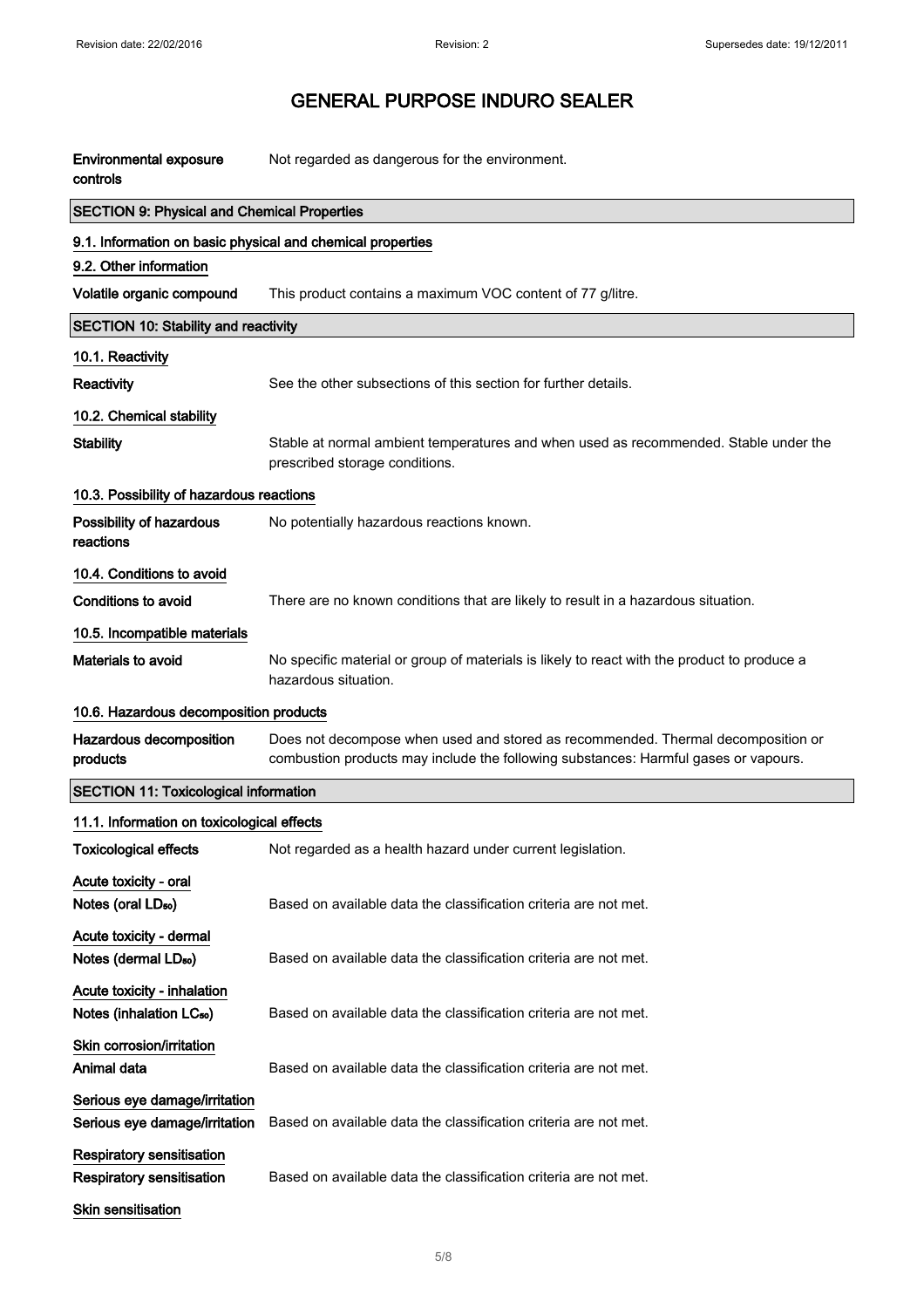| <b>Skin sensitisation</b>                            | Based on available data the classification criteria are not met.                                                                                     |
|------------------------------------------------------|------------------------------------------------------------------------------------------------------------------------------------------------------|
| Germ cell mutagenicity                               |                                                                                                                                                      |
| Genotoxicity - in vitro                              | Based on available data the classification criteria are not met.                                                                                     |
| Carcinogenicity                                      |                                                                                                                                                      |
| Carcinogenicity                                      | Based on available data the classification criteria are not met.                                                                                     |
| <b>IARC</b> carcinogenicity                          | Contains a substance which may be potentially carcinogenic. IARC Group 3 Not classifiable<br>as to its carcinogenicity to humans.                    |
| Reproductive toxicity                                |                                                                                                                                                      |
| Reproductive toxicity - fertility                    | Based on available data the classification criteria are not met.                                                                                     |
| Reproductive toxicity -<br>development               | Based on available data the classification criteria are not met.                                                                                     |
| Specific target organ toxicity - single exposure     |                                                                                                                                                      |
| STOT - single exposure                               | Not classified as a specific target organ toxicant after a single exposure.                                                                          |
| Specific target organ toxicity - repeated exposure   |                                                                                                                                                      |
| STOT - repeated exposure                             | Not classified as a specific target organ toxicant after repeated exposure.                                                                          |
| <b>Aspiration hazard</b><br><b>Aspiration hazard</b> | Based on available data the classification criteria are not met.                                                                                     |
| <b>General information</b>                           | No specific health hazards known. The severity of the symptoms described will vary<br>dependent on the concentration and the length of exposure.     |
| Inhalation                                           | Prolonged inhalation of high concentrations may damage respiratory system.                                                                           |
| Ingestion                                            | Gastrointestinal symptoms, including upset stomach. Fumes from the stomach contents may<br>be inhaled, resulting in the same symptoms as inhalation. |
| <b>Skin contact</b>                                  | Prolonged contact may cause dryness of the skin. Discoloration of the skin.                                                                          |
| Eye contact                                          | May cause temporary eye irritation.                                                                                                                  |
| Route of exposure                                    | Ingestion Inhalation Skin and/or eye contact                                                                                                         |
| <b>Target organs</b>                                 | No specific target organs known.                                                                                                                     |
| <b>SECTION 12: Ecological Information</b>            |                                                                                                                                                      |
| Ecotoxicity                                          | Not regarded as dangerous for the environment. However, large or frequent spills may have<br>hazardous effects on the environment.                   |
| 12.1. Toxicity                                       |                                                                                                                                                      |
| Toxicity                                             | Based on available data the classification criteria are not met.                                                                                     |
| 12.2. Persistence and degradability                  |                                                                                                                                                      |
|                                                      | Persistence and degradability The degradability of the product is not known.                                                                         |
| 12.3. Bioaccumulative potential                      |                                                                                                                                                      |
| <b>Bioaccumulative potential</b>                     | No data available on bioaccumulation.                                                                                                                |
| 12.4. Mobility in soil                               |                                                                                                                                                      |
| <b>Mobility</b>                                      | The product is water-soluble and may spread in water systems. The product is non-volatile.                                                           |
| 12.5. Results of PBT and vPvB assessment             |                                                                                                                                                      |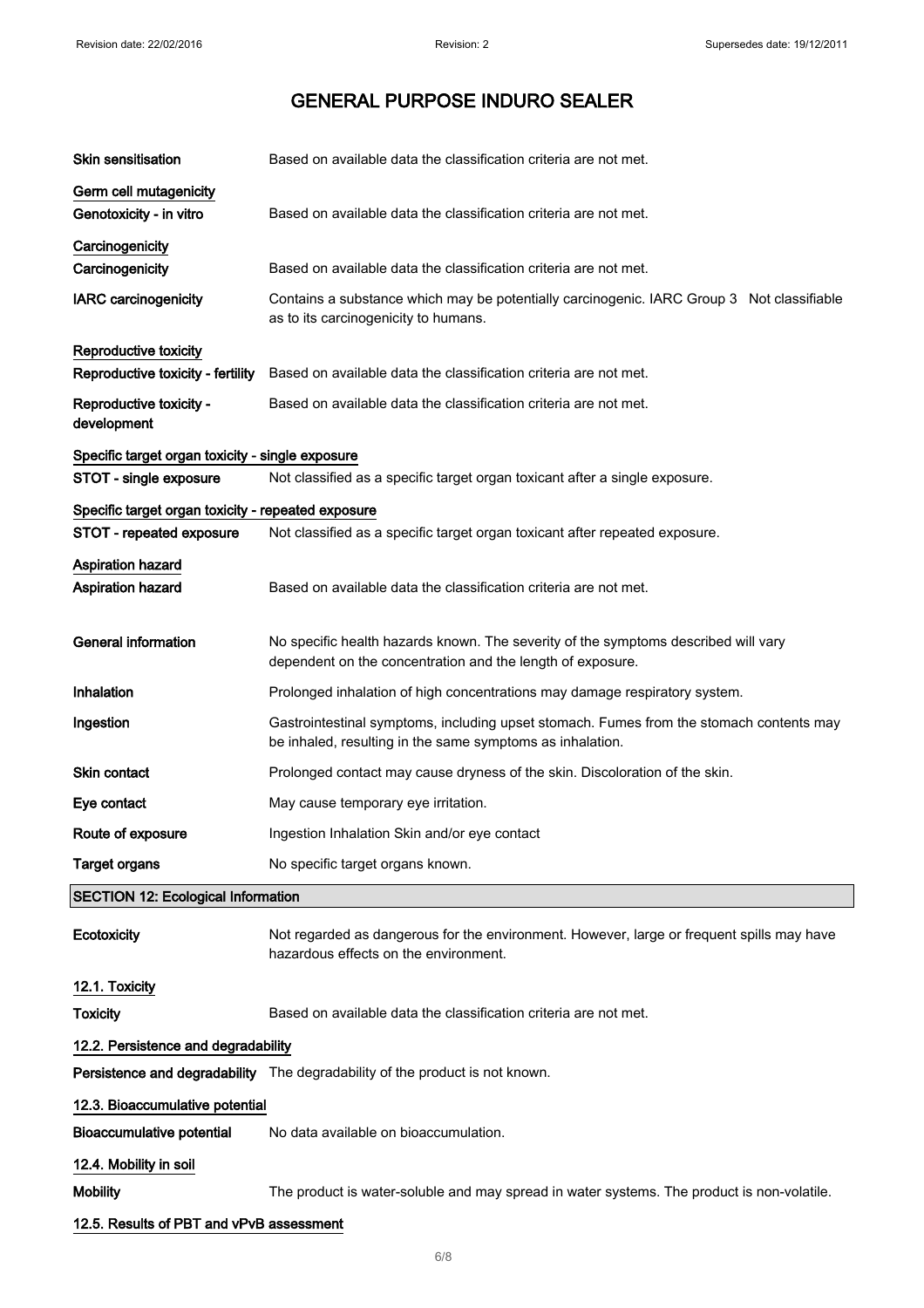| 12.6. Other adverse effects                                                                    |                                                                                                                                                                                                                                                                                                                                                                                                                               |
|------------------------------------------------------------------------------------------------|-------------------------------------------------------------------------------------------------------------------------------------------------------------------------------------------------------------------------------------------------------------------------------------------------------------------------------------------------------------------------------------------------------------------------------|
| Other adverse effects                                                                          | None known.                                                                                                                                                                                                                                                                                                                                                                                                                   |
| <b>SECTION 13: Disposal considerations</b>                                                     |                                                                                                                                                                                                                                                                                                                                                                                                                               |
| 13.1. Waste treatment methods                                                                  |                                                                                                                                                                                                                                                                                                                                                                                                                               |
| <b>General information</b>                                                                     | The generation of waste should be minimised or avoided wherever possible. Reuse or recycle<br>products wherever possible. This material and its container must be disposed of in a safe<br>way. Disposal of this product, process solutions, residues and by-products should at all times<br>comply with the requirements of environmental protection and waste disposal legislation and<br>any local authority requirements. |
| <b>Disposal methods</b>                                                                        | Dispose of surplus products and those that cannot be recycled via a licensed waste disposal<br>contractor. Waste packaging should be collected for reuse or recycling. Incineration or landfill<br>should only be considered when recycling is not feasible. Waste should not be disposed of<br>untreated to the sewer unless fully compliant with the requirements of the local water<br>authority.                          |
| <b>SECTION 14: Transport information</b>                                                       |                                                                                                                                                                                                                                                                                                                                                                                                                               |
| General                                                                                        | The product is not covered by international regulations on the transport of dangerous goods<br>(IMDG, IATA, ADR/RID).                                                                                                                                                                                                                                                                                                         |
| 14.1. UN number                                                                                |                                                                                                                                                                                                                                                                                                                                                                                                                               |
| Not applicable.                                                                                |                                                                                                                                                                                                                                                                                                                                                                                                                               |
| 14.2. UN proper shipping name                                                                  |                                                                                                                                                                                                                                                                                                                                                                                                                               |
| Not applicable.                                                                                |                                                                                                                                                                                                                                                                                                                                                                                                                               |
| 14.3. Transport hazard class(es)                                                               |                                                                                                                                                                                                                                                                                                                                                                                                                               |
| No transport warning sign required.                                                            |                                                                                                                                                                                                                                                                                                                                                                                                                               |
| 14.4. Packing group                                                                            |                                                                                                                                                                                                                                                                                                                                                                                                                               |
| Not applicable.                                                                                |                                                                                                                                                                                                                                                                                                                                                                                                                               |
| 14.5. Environmental hazards                                                                    |                                                                                                                                                                                                                                                                                                                                                                                                                               |
| Environmentally hazardous substance/marine pollutant<br>No.                                    |                                                                                                                                                                                                                                                                                                                                                                                                                               |
| 14.6. Special precautions for user                                                             |                                                                                                                                                                                                                                                                                                                                                                                                                               |
| Not applicable.                                                                                |                                                                                                                                                                                                                                                                                                                                                                                                                               |
|                                                                                                | 14.7. Transport in bulk according to Annex II of MARPOL and the IBC Code                                                                                                                                                                                                                                                                                                                                                      |
| Transport in bulk according to Not applicable.<br>Annex II of MARPOL 73/78<br>and the IBC Code |                                                                                                                                                                                                                                                                                                                                                                                                                               |
| <b>SECTION 15: Regulatory information</b>                                                      |                                                                                                                                                                                                                                                                                                                                                                                                                               |
|                                                                                                | 15.1. Safety, health and environmental regulations/legislation specific for the substance or mixture                                                                                                                                                                                                                                                                                                                          |
| <b>National regulations</b>                                                                    | Health and Safety at Work etc. Act 1974 (as amended).<br>The Carriage of Dangerous Goods and Use of Transportable Pressure Equipment<br>Regulations 2009 (SI 2009 No. 1348) (as amended) ["CDG 2009"].<br>EH40/2005 Workplace exposure limits.                                                                                                                                                                                |